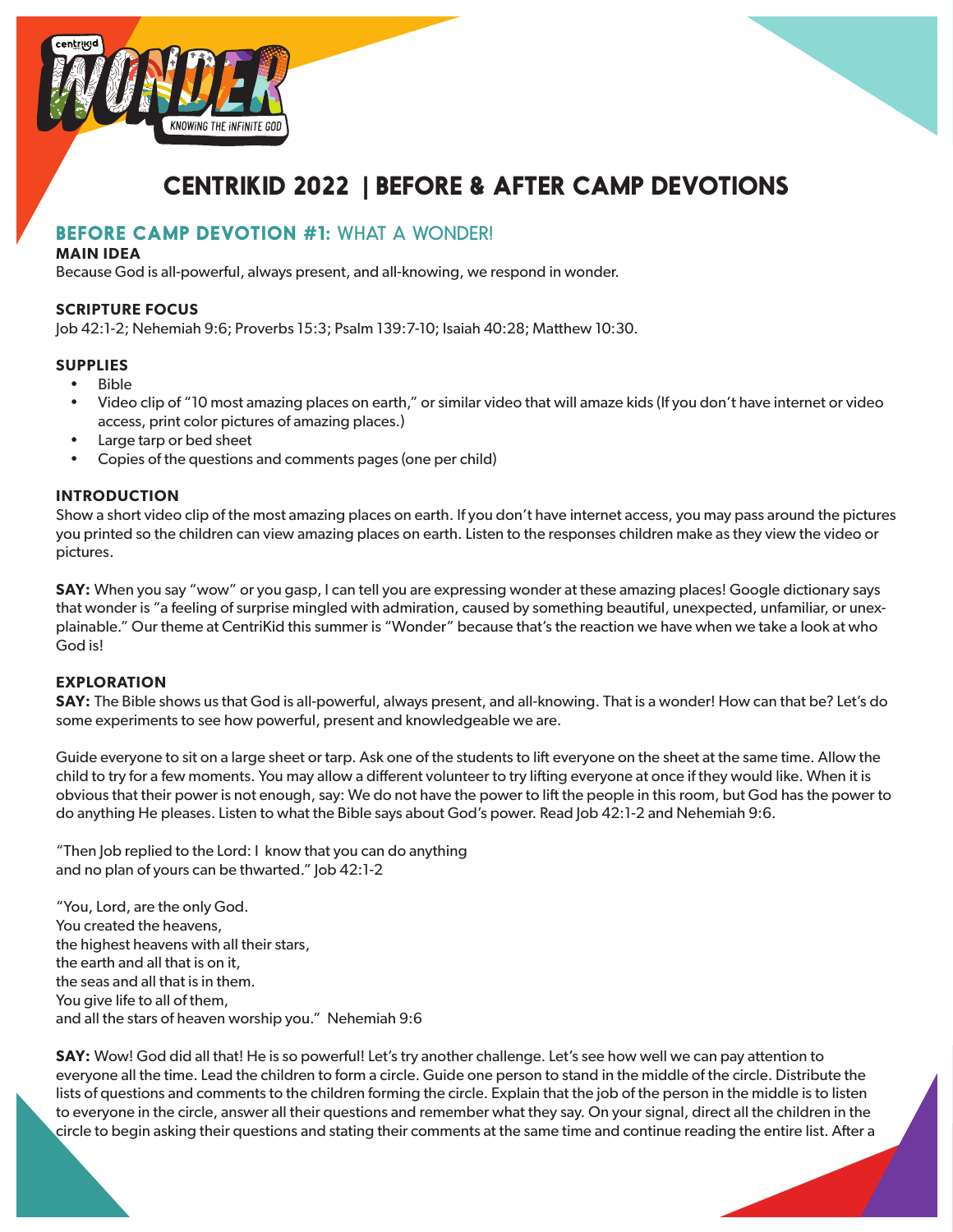

few seconds, pause the children and see how much the middle person was able to understand. If time allows, you may give a different child the chance to try in the middle.

**SAY:** It is so hard to be present with everyone at the same time! But God is able to be with each person all the time. He hears every prayer and is everywhere! That's a wonder! Listen to what the Bible says about God's presence. Read, or ask a child to read, Proverbs 15:3 and Psalm 139:7-10.

"The eyes of the Lord are everywhere, observing the wicked and the good." Proverbs 15:3

"Where can I go to escape your Spirit? Where can I flee from your presence? If I go up to heaven, you are there; if I make my bed in Sheol, you are there. If I fly on the wings of the dawn and settle down on the western horizon, even there your hand will lead me; your right hand will hold on to me." Psalm 139:7-10

**SAY:** We have one last challenge—to see how much we know! I will ask a question and if you know the answer, jump up and wave your hands in the air. Ask a series of questions until you get to one that no one knows the answer to. Questions may include:

- How many legs do spiders have?
- How many species of animals exist on the earth?
- What is the chemical reaction that produces energy on the sun?
- How many hairs are on your head right now?
- How big is the oldest star?
- What book did Abraham Lincoln read first?

**SAY:** There will always be things we don't know, but God knows everything! Check out what the Bible says about God's knowledge. Read Isaiah 40:28 and Matthew 10:30.

"Do you not know? Have you not heard? The Lord is the everlasting God, the Creator of the whole earth. He never becomes faint or weary; there is no limit to his understanding." Isaiah 40:28

"But even the hairs of your head have all been counted." Matthew 10:30

**SAY:** When we see how powerful, present and knowing God is, we step back in wonder!

#### **CONCLUSION**

**SAY:** I am so excited to experience the wonder of knowing God better as we head to CentriKid this summer! Let's thank God for being so amazing. Close your time with prayer, thanking God for who He is.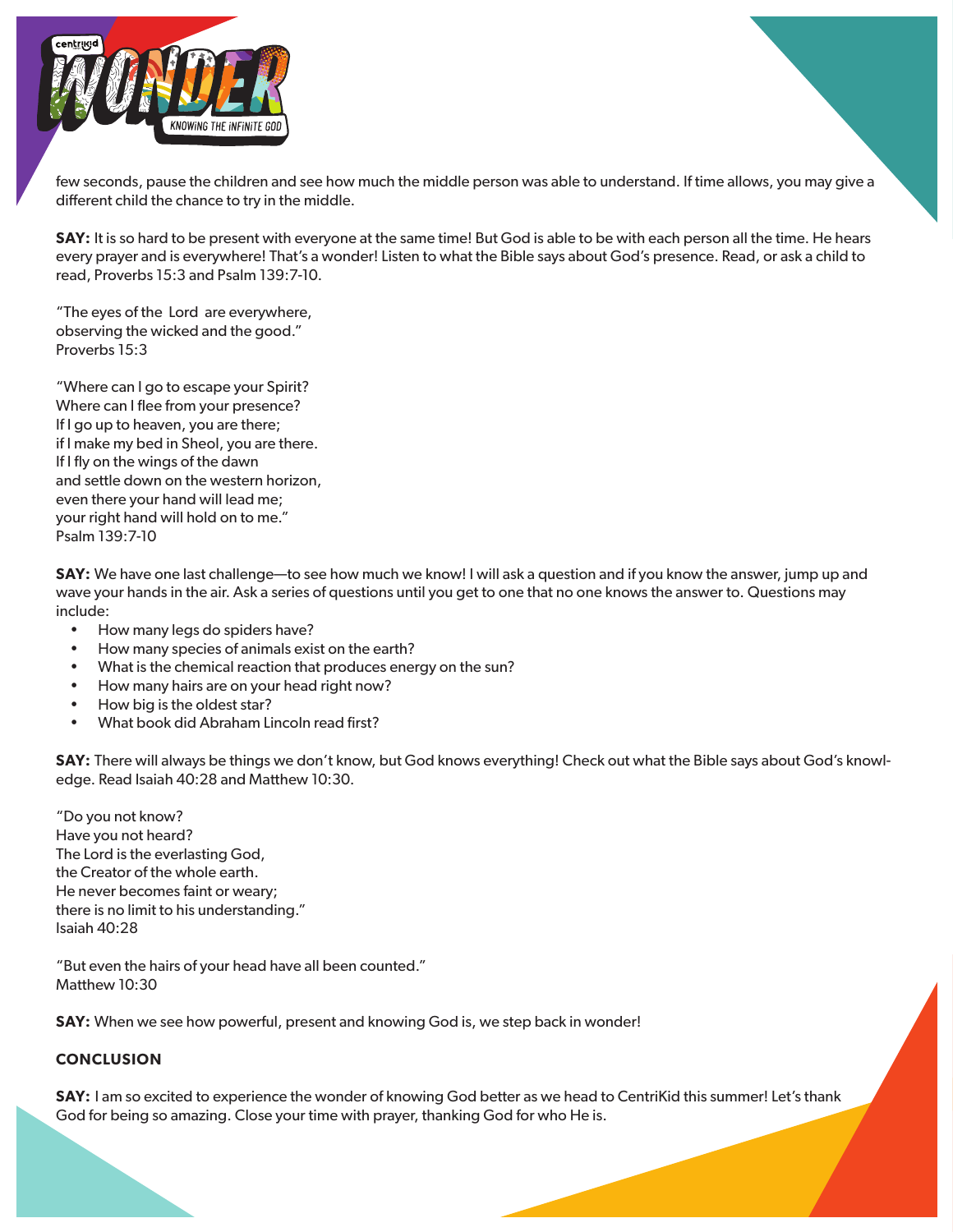

# **QUESTIONS & COMMENTS** (for the Presence Challenge)

#### **LIST #1**

- What time will the sun rise tomorrow?
- What should I eat for lunch?
- If we go on vacation this year, will it rain?
- What is 427 divided by 16?
- Do you know how long I have been waiting for you to answer my last question?
- What is the scariest thing you've ever seen?
- How much does bread cost in China right now?
- Some frogs are poisonous.
- Too much calcium in your diet can be harmful.
- People a long time ago did not have cell phones.

### **LIST #2**

- When does winter begin?
- Should I eat strawberries or apples at my next meal?
- What kind of weather does Kansas have in the winter?
- What is 1230 divided by 25?
- When will Disneyland be open?
- What is the silliest thing you've ever said?
- How much does milk cost in Boston right now?
- Turtles lay eggs.
- Trees can grow very tall.
- Wonder is the theme for CentriKid.

### **LIST #3**

- CentriKid is a really fun camp!
- How long does it take to get to camp?
- Will Build-It be a track time this year?
- How many people can fly in an airplane at one time?
- What is 450 times 32?
- Where do groundhogs live?
- I am still waiting for your answer.
- What is your middle name?
- February has fewer days than the other months.
- Where do you find diamonds?

## **LIST #4**

- We get to play OMC at CentriKid!
- How many track times are there this year?
- What should I bring to camp?
- Do astronauts really eat ice cream in space?
- What is half of 5,322?
- Which is healthier for you-hamburgers or chicken?
- Will you answer my questions in the order I ask them?
- What book has a character named Matilda?
- Dogs take naps.
- Where can I buy a new water bottle?

### **LIST #5**

- I wonder who will win OMC this summer.
- Are you on the green team?
- It's a good idea to take your Bible to CentriKid.
- Sometimes it snows in December.
- The ocean is big.
- What is your favorite breakfast food?
- How often do butterflies flap their wings?
- Do penguins take naps?
- What is a good name for a soccer team?
- What is the theme for CentriKid this year?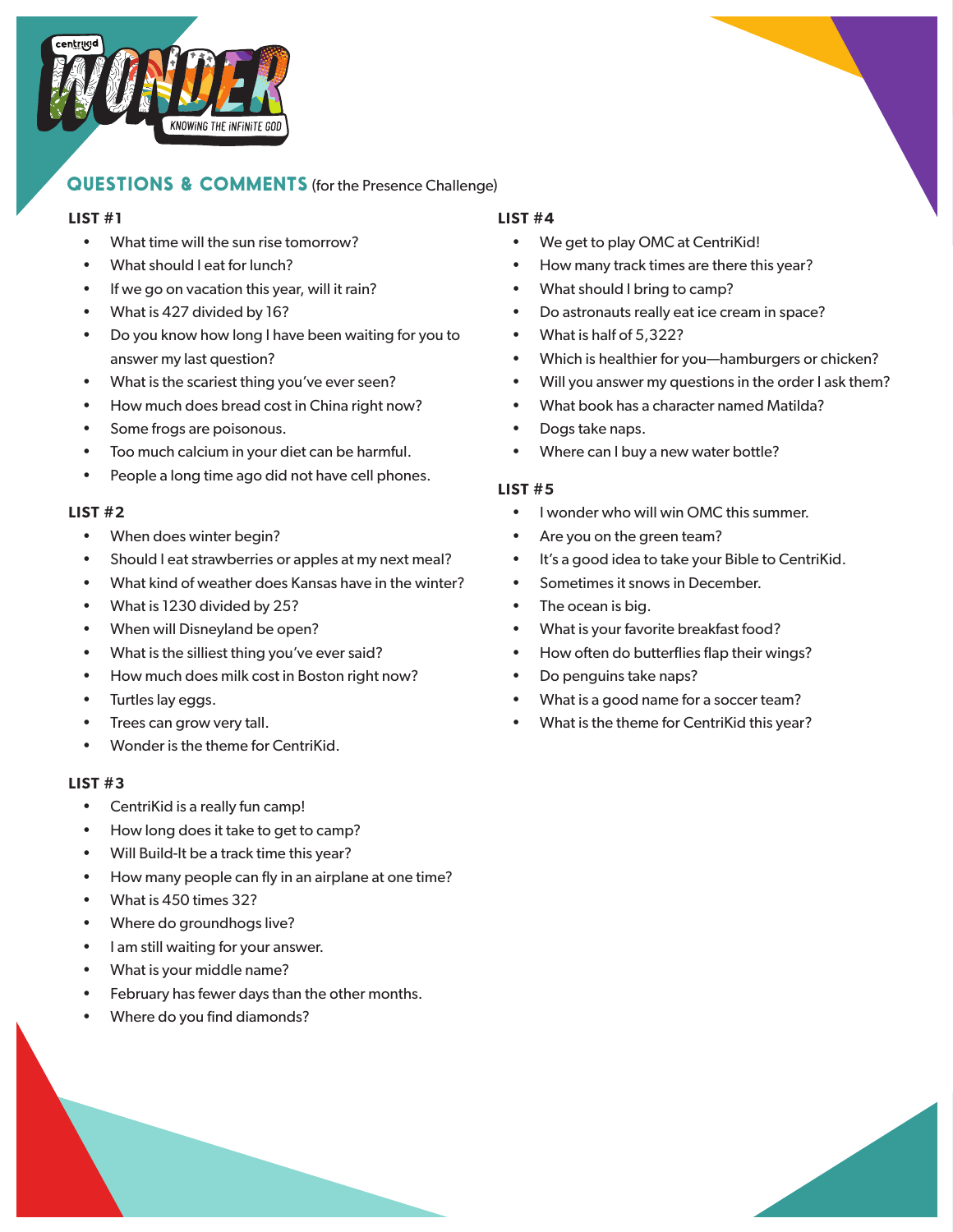



# **BEFORE CAMP DEVOTION #2: WHAT DO YOU WONDER ABOUT?**

#### **MAIN IDEA**

When we wonder, God gives us His Word and other people to help us.

#### **SCRIPTURE FOCUS**

James 1:5; Ephesians 3:20-21

#### **SUPPLIES**

- Bible
- Butcher paper
- Markers
- 3 Paper bags
- Picture of your adult leaders or slips of paper with their names on them
- Something with the CentriKid logo on it (i.e. water bottle, sticker, etc.)
- Tape

Ahead of time, place the Bible in one paper bag, the picture or name papers in another, and the CentriKid item in the third bag. Secure the opening of each bag with tape so children cannot see what is inside.

#### **INTRODUCTION**

Before children arrive, post large sheets of butcher paper around the room. Write one of the following questions at the top of each page:

- What do you wonder about...what to pack for CentriKid?
- What do you wonder about…Bible Study at camp?
- What do you wonder about...our camp location?
- What do you wonder about…God?

As children arrive, guide them to write or draw on the butcher paper what they wonder about in each category. Say: Another meaning for "wonder" is to be curious about something or even to feel doubt about something. Going to camp is really exciting, but we may still have questions or worries as we think about getting ready for CentriKid. Let's discover what to do when we wonder about things!

#### **EXPLORATION**

**SAY:** You have written some interesting things on the posters around the room. Some of your questions may be answered before camp and we may discover others when we get there! When we wonder, what can we do? I wonder if these packages might help us! Direct the children's attention to the paper bags. Invite a child to open the first bag with the Bible and show everyone what it contains.

**ASK:** How might this help us when we are wondering about things at CentriKid? Allow campers to share their ideas. Say: Whenever you need help or want to know more about God, the Bible is the best place to start! Just listen to this verse from James 1:5. Open the Bible and read James 1:5.

"Now if any of you lacks wisdom, he should ask God—who gives to all generously and ungrudgingly—and it will be given to him." James 1:5

**SAY:** Wow! The Bible says that if we need wisdom, we should ask God! Let's see what else may help us. Invite a different child to open the second bag with the pictures or names of your adult leaders going to camp with you. Display the picture or read the names aloud. Ask: How might these people help us when we are wondering about things at CentriKid? Allow campers to share their ideas.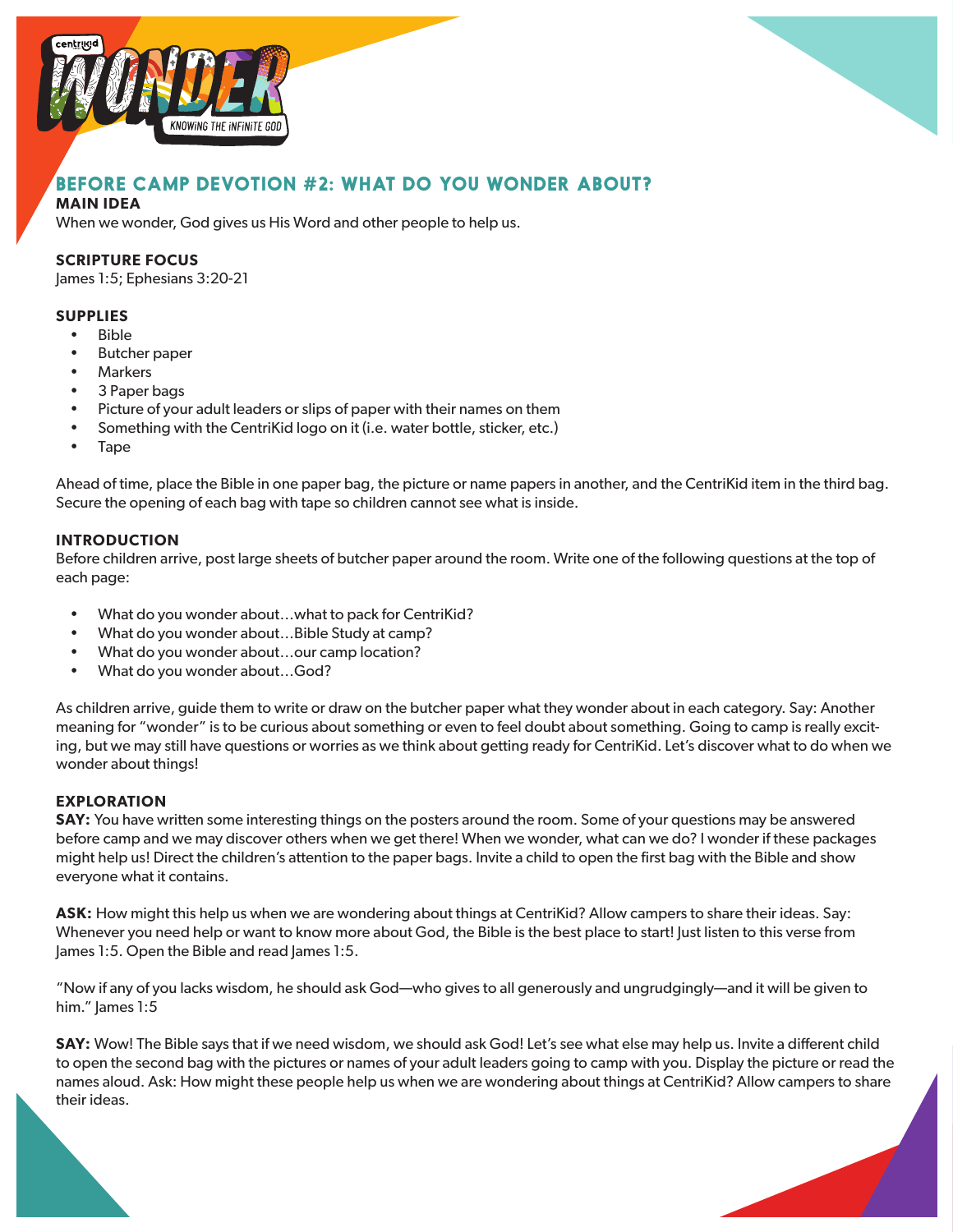

**SAY:** God has given us wonderful adults who love and care about you! Our adult leaders are ready to help you know what to do and where to go at camp. You can always check with these leaders if you need help.

Invite a different child to open the third bag with the CentriKid item. Show the item to everyone, making mention of the CentriKid logo. Ask: How might this help us when we are wondering about things at CentriKid? Allow campers to share their ideas.

**SAY:** The staff at CentriKid have been preparing for a long time for us to come to camp! They know all about the schedule and what will happen while we are there. When we get to CentriKid, remember that your leaders in Bible Study, Rec and Track Time can help you, too!

#### **CONCLUSION**

**SAY:** Let's visit our wonder posters and see if any of these things help us right now. Lead the children to each of the posters and highlight one or two of the things children wrote at each one. For each item, take time to either pray, look up an answer in God's word or ask an adult leader.

**AFTER VISITING THE LAST POSTER, SAY:** One of the amazing things about God is that there is always something to wonder about Him! We can be encouraged that even when we don't know, God does. He is able to do and be more than we can even imagine! Close your devotion time by reading Ephesians 3:20-21.

"Now to him who is able to do above and beyond all that we ask or think according to the power that works in us—to him be glory in the church and in Christ Jesus to all generations, forever and ever. Amen."

Ephesians 3:20-21

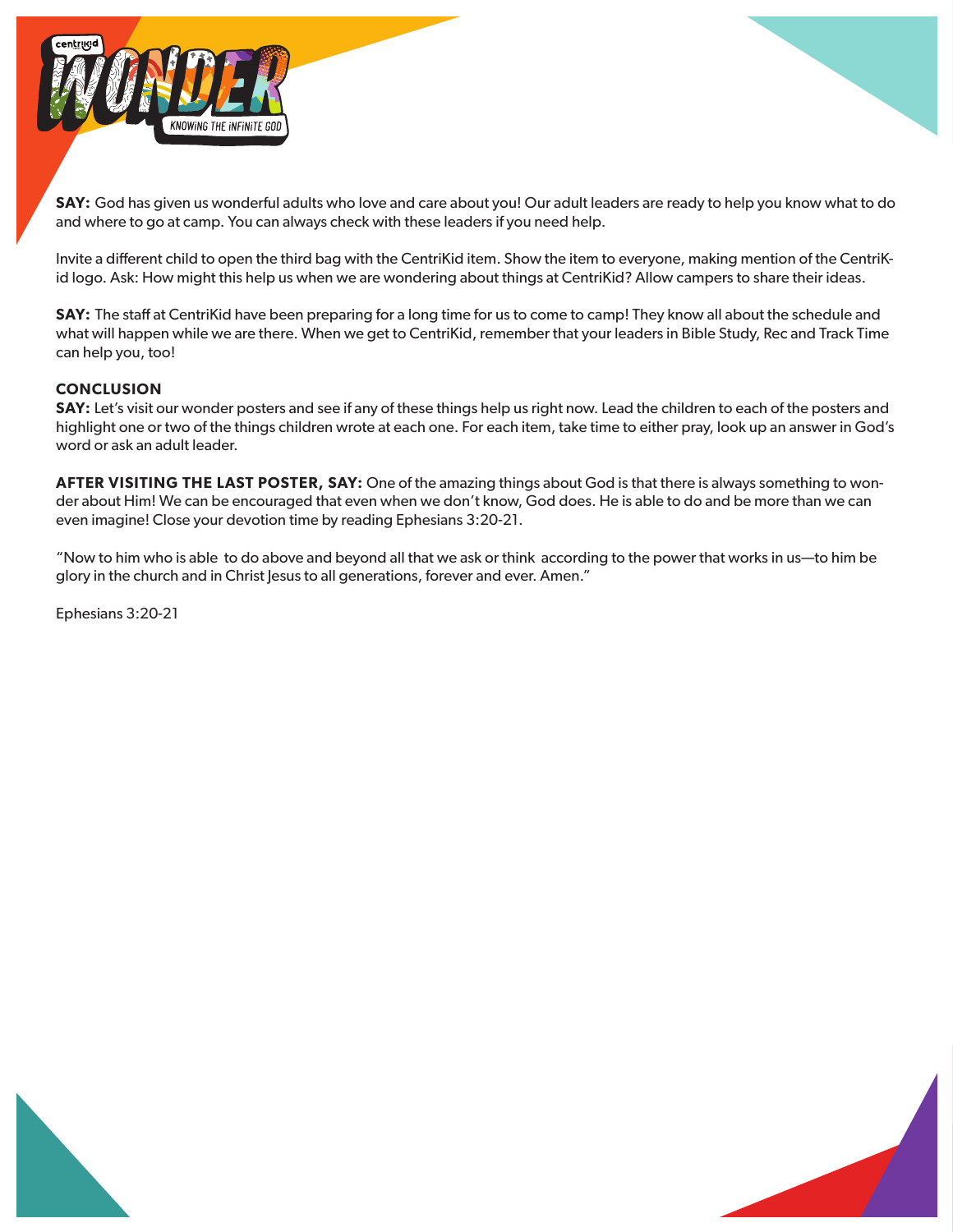



# **AFTER CAMP DEVOTION #1: WORSHIP OUR WORTHY GOD**

### **MAIN IDEA**

Worship is our appropriate response to God when he reveals himself to us.

#### **SCRIPTURE FOCUS**

Psalm 72:18; Psalm 86:8-10

### **SUPPLIES**

- Bible
- Worship team musicians, or recorded worship music
- Butcher paper
- Crayons or markers

Ahead of time, remove the chairs in your meeting area. Spread large strips of butcher paper on the floor. Distribute crayons or markers along the paper so they can be easily reached by the children sitting on the floor.

#### **INTRODUCTION**

Gather the children outside the meeting area and say: We learned at CentriKid that our big God is worthy of our praise. Because God is the one true God, the Creator of the universe and the one who loved us first, we respond to him in worship! Worship is our appropriate response to God when He reveals Himself to us. Sometimes our response might be to jump up and down and shout "hooray, God!" Other times our worship may look like us being quiet and kneeling down. Sometimes our worship may be that we begin to treat others with kindness. When God shows Himself to us, we can worship Him by turning all our attention to Him to show He is worth it! We are going to practice worshipping God right now. As we enter, please begin quietly asking God to help you focus on Him.

#### **EXPLORATION**

Lead the children through the following guided worship time, reminding them to turn their attention to God and focus on Him. If you have musicians who can play instruments or sing while you are doing this, ask them to begin the music now. If live music is not an option, start the recorded worship songs and allow them to play in the background as you direct the children through the worship time.

**SAY:** First, take a seat on the floor near the edge of the paper. Remember that worshiping God means we are turning our attention to Him, so don't worry about what the people next to you are doing. Just think about God.

Once everyone is settled, read Psalm 86:8-10. "Lord, there is no one like you among the gods, and there are no works like yours. All the nations you have made will come and bow down before you, Lord, and will honor your name. For you are great and perform wonders; you alone are God."

**SAY:** On the paper in front of you, list three things God has done to help you. Allow a minute or two for kids to write.

**READ** Psalm 104:24-25. "How countless are your works, Lord! In wisdom you have made them all; the earth is full of your creatures. Here is the sea, vast and wide, teeming with creatures beyond number—living things both large and small."

**SAY:** Draw a picture about something amazing God has created. Allow a minute or two for children to draw.

**NEXT, SAY:** Trace around your hand, and consider all the things God knows about you.

**READ** Psalm 139:1-6.

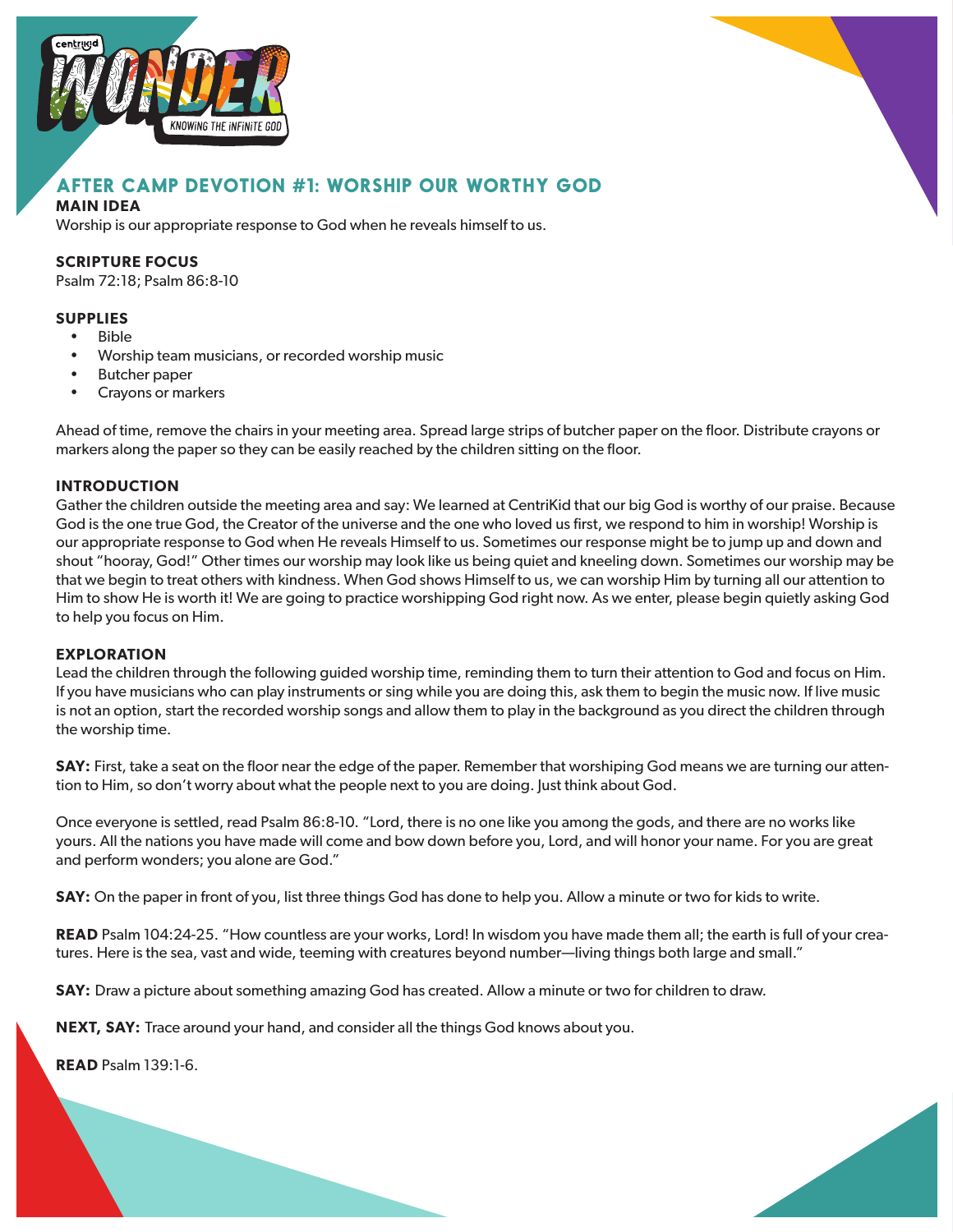

"Lord, you have searched me and known me. You know when I sit down and when I stand up; you understand my thoughts from far away. You observe my travels and my rest; you are aware of all my ways. Before a word is on my tongue, you know all about it, Lord. You have encircled me; you have placed your hand on me. This wondrous knowledge is beyond me. It is lofty; I am unable to reach it."

**SAY:** Color in the outline of your hand as you thank God for knowing all the details about you and loving you still. Lead the children to sing "You're a Good, Good Father," or a similar song to celebrate God's love.

**SAY:** As I read the following verses, listen for things about God. When you hear something good about God, jump up and shout "Yes!"

**READ** Psalm 145: 8-21, pausing for children to shout "yes."

"The Lord is gracious and compassionate, slow to anger and great in faithful love. The Lord is good to everyone; his compassion rests on all he has made. All you have made will thank you, Lord; the faithful will bless you. They will speak of the glory of your kingdom and will declare your might, informing all people of your mighty acts and of the glorious splendor of your kingdom. Your kingdom is an everlasting kingdom; your rule is for all generations. The Lord is faithful in all his words and gracious in all his actions.

The Lord helps all who fall; he raises up all who are oppressed. All eyes look to you, and you give them their food at the proper time. You open your hand and satisfy the desire of every living thing.

The Lord is righteous in all his ways and faithful in all his acts.

The Lord is near all who call out to him, all who call out to him with integrity. He fulfills the desires of those who fear him; he hears their cry for help and saves them. The Lord guards all those who love him, but he destroys all the wicked. My mouth will declare the Lord's praise; let every living thing bless his holy name forever and ever."

#### **CONCLUSION**

Lead all the children to stand together. Guide them to repeat Psalm 72:18 with you three times. Explain that you will say the first line (Blessed be the Lord God, the God of Israel) and the children will respond by saying the second line (who alone does wonders). You may want to start quiet and get louder each time you say it.

**LEADER:** Blessed be the Lord God, the God of Israel,

**CHILDREN:** who alone does wonders.

Thank the children for worshiping God with you today.